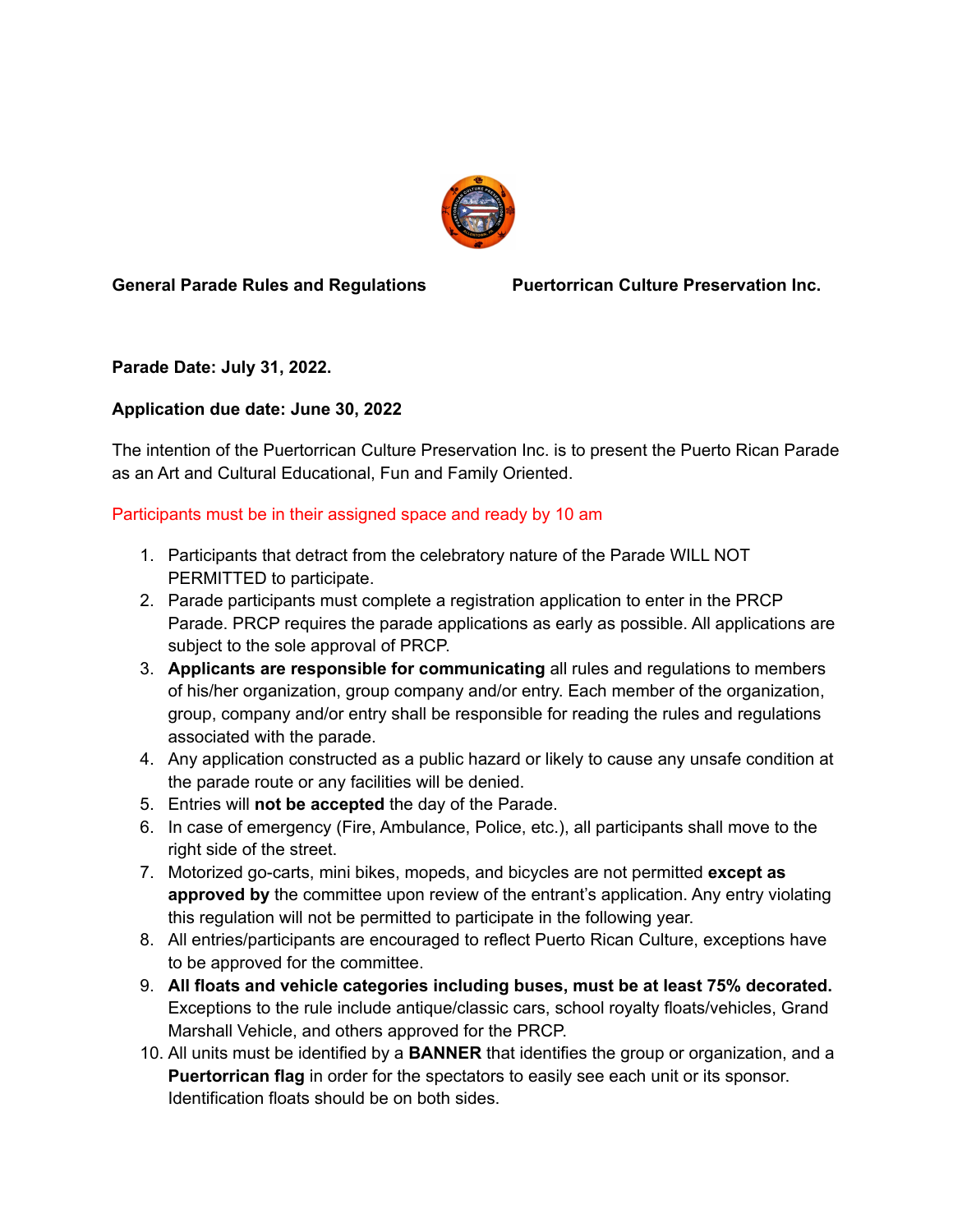### 11. **Horse Units must provide a Clean Up crew.**

- 12. The Parade Official's decisions regarding adequate decoration will be final if you do not comply with this regulation, and you will be removed from the Parade.
- 13. Regarding **Car Clubs**, the maximum number of participants is not more than (10) ten. Exception to rules has to be approved by the Executive Board.
- 14. Entrants may not conduct any type of solicitation on behalf of PRCP.
- 15. Due to safety concerns, the throwing of any articles from floats or vehicles in the Parade **is NOT permitted** along the parade route. Items may be handed out by walking participants but must be approved by the committee beforehand. Any entry violating this regulation will not be permitted to participate in the following year's Parade.
- 16. All the Parade participants must stay in the line of the march, not going into the crowd. The parade route is narrow, many children and adults sit on the curb, and we do not want anyone to be hurt during the Parade. Any entry violating this regulation will not be permitted to participate in the following year's Parade.
- 17. Power tools, knives, swords, firearms, or replicas are not permitted to leave the parade route and go into the crowd. Anyone found with explosives of any kind, or fireworks will **not be permitted to participate in the following year.**
- 18. **Children under (6) six years** of age are not permitted to walk in the Parade but may ride on the float and/or vehicle, only under supervision of a responsible adult. All children six years of age and under must be supervised at all times.
- 19. When the unit reaches the end of the Parade, the participants are NOT permitted to come back through the line of march for the balance of the Parade. Participants must use another street so as not disrupt the marchers or obstruct the view of the spectators.
- 20. Units may contain no element higher than 16 feet, to provide clearance of overhead wires and traffic lights.
- 21. Individuals and organizations in the Parade must perform courteously, in compliance with all regulations and with safety in mind at all times during the formation with the execution, and dismissal of the Parade. Harmful performances that misconstrues the celebratory nature of the Parade will be removed from the Parade.
- 22. **The Parade Official's instruction must be followed at all times**. Parade official's decisions are final.
- 23. **No participants** are permitted to consume and/or possess alcoholic beverages, smoke or use tobacco products, or illicit substances or paraphernalia anywhere along the Parade route or any facility.
- 24. At the end of the Parade, all materials are taken with you. We expect courtesy and consideration displayed to our community residents.
- 25. Participants are **NOT PERMITTED** to play obscene or double standard music. Music should be according to the Puertorrican culture and its preservation. Any violation to this regulation will be **BANNED** from the Parade and will not be permitted to participate in the following year.
- 26. Groups are only allowed to display their own banner that is listed on the application.
- 27. Non-profits must provide a copy of 501c3 when turning in applications.
- 28. All fees are non-refundable.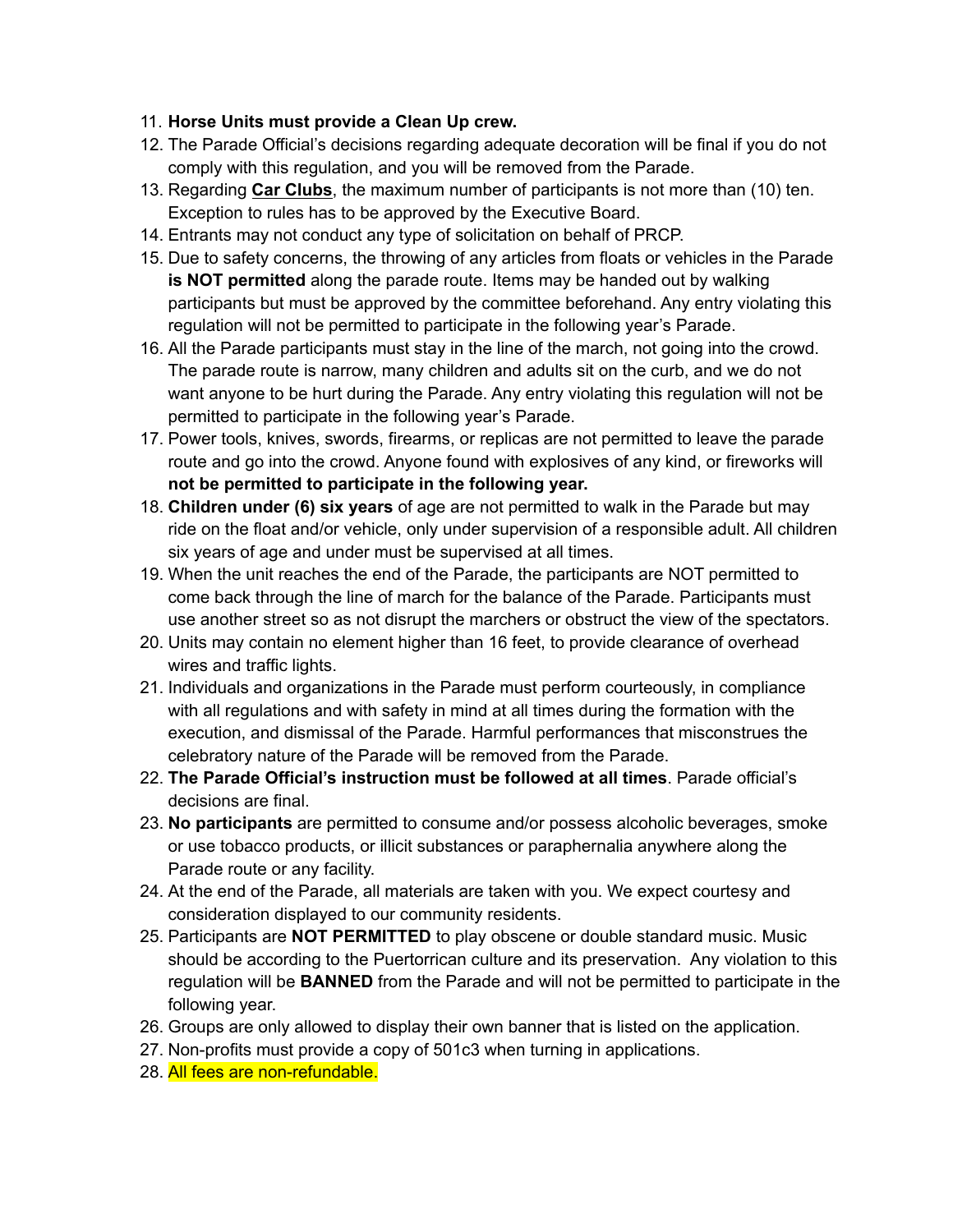

## **Reglas y Reglamentos Generales del Desfile Puertorrican Culture Preservation Inc**

La misión de Puertorrican Culture Preservation Inc. es presentar el Desfile Puertorriqueño como un Arte de Cultura Educativa, Diversión; orientada a la Familia

Los participantes deben estar en su espacio asignado y listos a las 10:00 am.

- 1. Los participantes que resten valor a la naturaleza de la celebración del desfile **NO le será permitido** participar.
- 2. Los participantes del desfile deben completar una solicitud de registro para ingresar al desfile de *PRCP*. *PRCP* requiere las aplicaciones del desfile . Todas las aplicaciones están sujetas a la aprobación de PRCP.
- 3. Los solicitantes son responsables de comunicar todas las reglas y regulaciones a los miembros de su organización, empresa del grupo y / o entrada. Cada miembro de la organización, grupo, empresa y / o entrada será responsable de leer las reglas y regulaciones asociadas con el desfile.
- 4. Se rechazará cualquier aplicación que represente un peligro público o que pueda atentar o provocar una condición insegura en la ruta del desfile o en cualquier localización.
- 5. No se aceptarán inscripciones el día del desfile.
- 6. En caso de emergencia (Bomberos, Ambulancia, Policía, etc.), todos los participantes deberán desplazarse hacia el lado derecho de la calle.
- 7. No se permiten vehículos motorizados (conocidos como "Go Kart"), mini bicicletas, ciclomotores ni bicicletas, excepto según lo apruebe el comité tras la revisión de la solicitud del participante. Cualquier entrada que esté en violacion al reglamento no podrá participar en el año siguiente.
- 8. Las unidades de caballos deben proporcionar un equipo de limpieza.
- 9. Se le orienta a todas las inscripciones de los participantes para reflejar la cultura puertorriqueña. De haber alguna excepción; debiera ser aprobada por el comité.
- 10. Todas las carrozas y categorías de vehículos incluyendo autobuses, deben estar decoradas al menos en un 75%. La excepción a la regla incluye autos antiguos / clásicos, carrozas / vehículos Grand Marshall.
- 11. Todos tienen que llevar una pancarta (banner) con el nombre de su negocio, Organización o grupo y una bandera puertorriqueña para que los espectadores puedan ver fácilmente cada unidad o su patrocinador. Las carrozas recomendamos que los rotulen por ambos lados.
- 12. Las decisiones del Oficial del Desfile con respecto a la decoración adecuada serán definitivas. Si no cumple con este reglamento, será retirado del Desfile.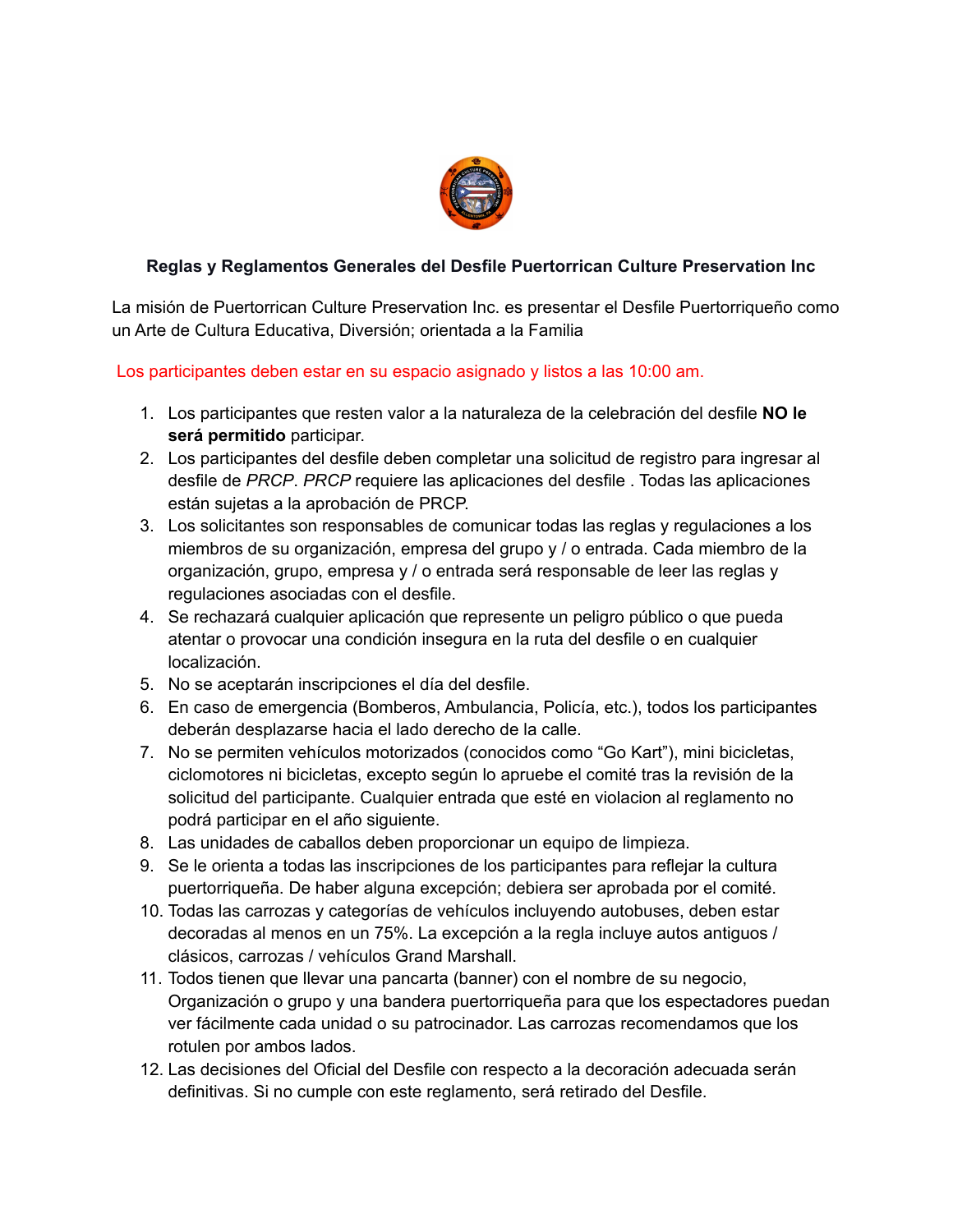- 13. En referencia a **"clubes de carros**"; el número máximo de participantes no es más de diez. Las excepciones a las reglas deben ser aprobadas por la Junta Ejecutiva.
- 14. Los participantes no podrán realizar ningún tipo de transacción de dinero en representación de Puertorrican Culture Preservation Inc.
- 15. Debido a problemas de seguridad, NO se permite arrojar nada desde las carrozas o vehículos a lo largo de la ruta del desfile. Los artículos pueden ser entregados por los participantes que caminan, pero deben ser aprobados por el comité de antemano. Cualquier acción que viole este reglamento no podrá participar en el desfile del año siguiente.
- 16. Todos los participantes del Desfile deben permanecer en la línea de marcha, no se permite entrar a la multitud. Violacion a esta regla pone en peligro su participación para el próximo año.
- 17. No se permite que las herramientas eléctricas, cuchillos, espadas, armas de fuego o réplicas abandonen la ruta del desfile y se acerquen a la multitud. Cualquiera que sea encontrado con explosivos de cualquier tipo, fuegos artificiales no podrá participar en el desfile del próximo año.
- 18. Los niños menores de (6) seis años no pueden caminar en el desfile, pero pueden ser transportados en las carrozas y / o vehículos, bajo la supervisión de un adulto responsable. Todos los niños menores de seis años deben ser supervisados en todo momento.
- 19. Cuando la unidad llega al final del desfile, **NO** se permite a los participantes regresar a través de la línea de marcha para el resto del desfile. Los participantes deben usar otra calle para no interrumpir a los manifestantes u obstruir la vista de los espectadores.
- 20. Las unidades no pueden contener ningún elemento de más de 16 pies, para proporcionar espacio libre para cables aéreos y semáforos.
- 21. Las personas y las organizaciones en el desfile deben actuar correctamente y en cumplimiento de todas las regulaciones. Las conductas que destruyen la naturaleza de la celebración del desfile serán eliminadas del desfile.
- 22. Las instrucciones del Oficial del Desfile deben seguirse en todo momento. Las decisiones del oficial del desfile son finales.
- 23. No se permite a ningún participante consumir y / o poseer bebidas alcohólicas, fumar o usar productos de tabaco, o Drogas ilegales o parafernalia en ningún lugar a lo largo de la ruta del desfile o en cualquier instalación.
- 24. Al final del desfile, todos los materiales o basura se llevan consigo. Tengamos cortesía y consideración hacia los residentes de nuestra comunidad.
- 25. Los participantes NO ESTÁN PERMITIDOS tocar música obscena o de doble estándar. **La música debería reflejar la preservación de la cultura puertorriqueña. Cualquier entrada que viole este reglamento será PROHIBIDA del Desfile y no se le permitirá participar en el año siguiente.**
- 26. Los grupos solo pueden mostrar su propio banner que aparece en la aplicación.
- 27. Las organizaciones sin fines de lucro deben proporcionar una copia de 501c3 al entregar la solicitud.
- 28. Todas las tarifas no son reembolsables.